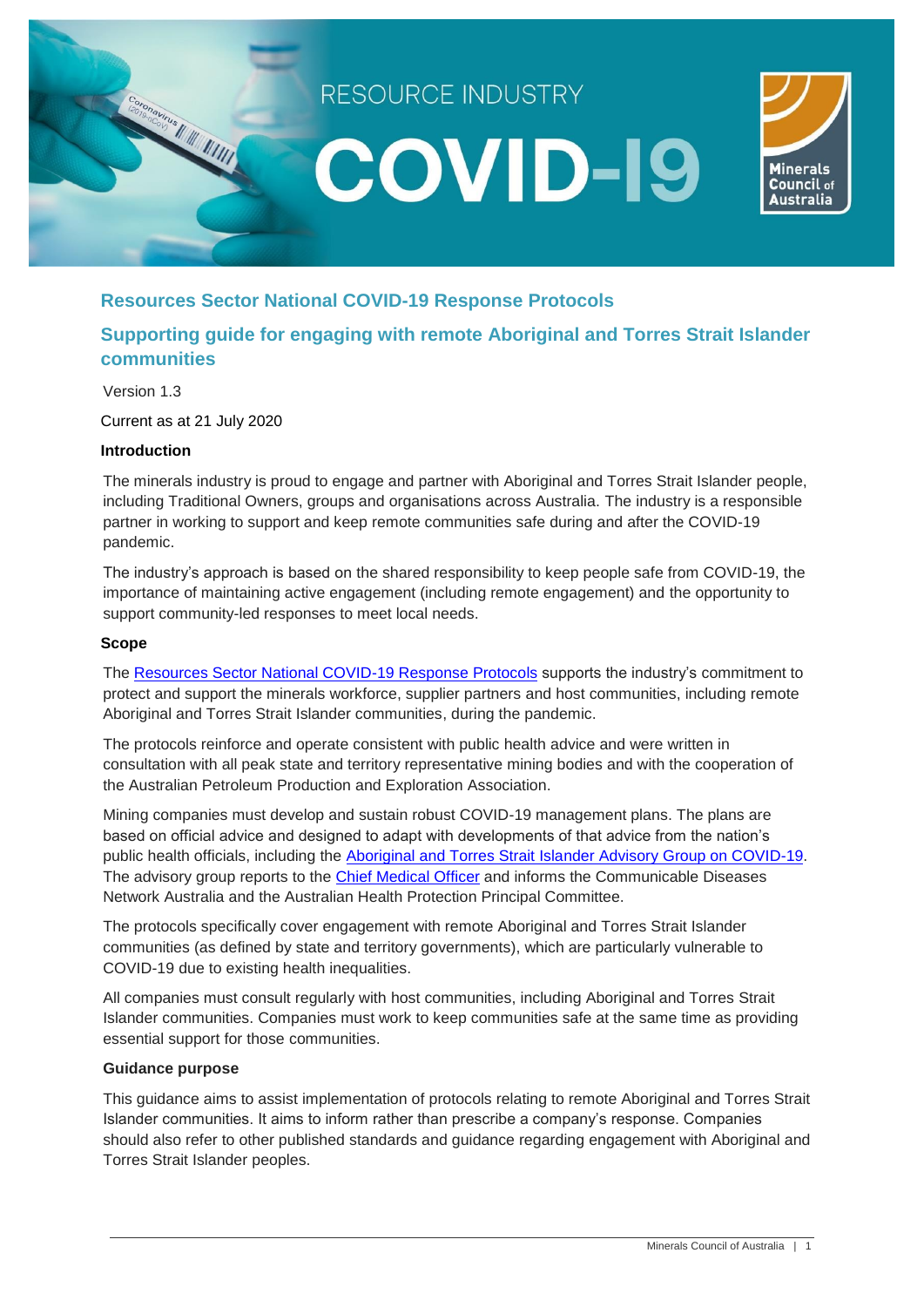It is a live document updated as the pandemic changes, in line with advice governments, communities, the Aboriginal and Torres Strait Islander Advisory Group on COVID-19 and other stakeholders.

## **Structure**

This guidance is structured as follows: the relevant protocol is defined followed by a range of supporting actions that may assist to implement protocol (called 'In practice'). Case studies will also be included in future updates.

This guide was updated for the second time on 9 July and 21 July to reflect the lifting of specific public health travel restrictions in some remote areas. Links to new resources were also included.

This follows the 17 April 2020 update to reference the [practical guide](https://minerals.org.au/sites/default/files/Resources%20Industry%20COVID-19%20Protocols%20-%20supporting%20guidance%20-%2015%20Apr%202020_0.pdf) to support Resources Sector National COVID-19 Response Protocols implementation.

#### **Other resources**

The MCA, together with state chambers and in consultation with Indigenous organisations, has developed resources to help companies at the corporate and site level. All resources are available at [https://minerals.org.au/communities.](https://minerals.org.au/communities)

| <b>Minerals industry remote</b><br><b>Aboriginal and Torres Strait</b><br><b>Islander community health</b><br>response framework | Provides suggestions to support health responses across the<br>$\bullet$<br>COVID-19 Aboriginal and Torres Strait Islander Populations<br>Management Plan's four pandemic phases.                                                                                                                                                                                                          |
|----------------------------------------------------------------------------------------------------------------------------------|--------------------------------------------------------------------------------------------------------------------------------------------------------------------------------------------------------------------------------------------------------------------------------------------------------------------------------------------------------------------------------------------|
| <b>Minerals industry remote</b><br><b>Indigenous community</b><br>response flowchart                                             | Provides a step-by-step guide as to how industry can align with the<br>$\bullet$<br>four phases identified in the COVID-19 Aboriginal and Torres Strait<br><b>Islander Populations Management Plan</b><br>Tailored for site emergency response plans.<br>$\bullet$                                                                                                                         |
| <b>COVIDSafe: Minerals</b><br>industry remote communities<br>transition engagement<br>framework                                  | Supports companies to prepare for easing of public health<br>$\bullet$<br>measures enacted to keep remote communities safe<br>Highlights five key considerations relating to health and hygiene<br>$\bullet$<br>protocols and local health systems, vulnerable workers, shared<br>medium-term engagement arrangements, internal business<br>planning and local pandemic response planning. |
| <b>Community Engagement</b><br><b>Checklist</b>                                                                                  | Assists broader community engagement and may be used to<br>$\bullet$<br>inform planning at a regional level.                                                                                                                                                                                                                                                                               |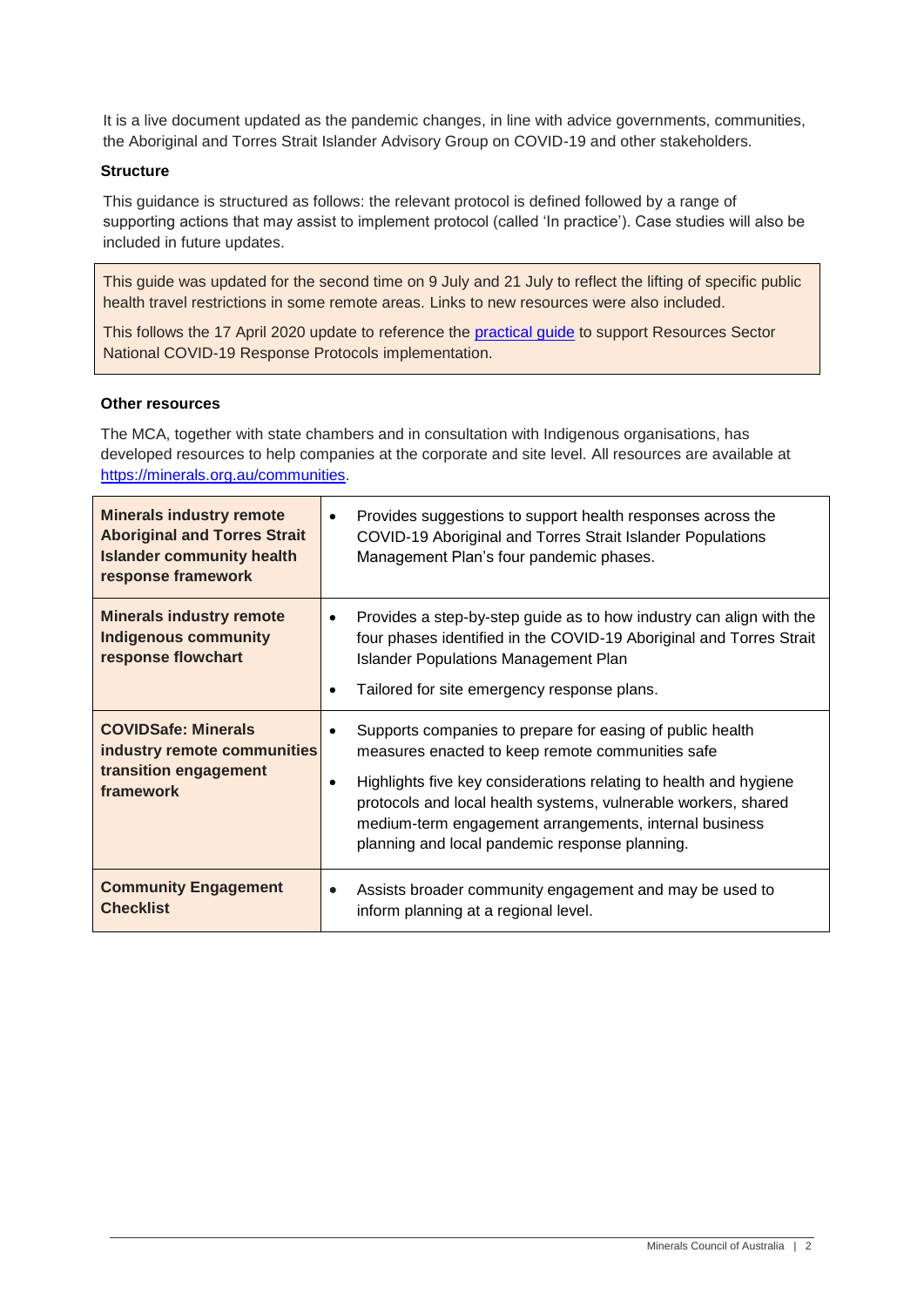## **Protocol**

Cease non-essential face-to-face activities with Traditional Owners and Aboriginal and Torres Strait Islander people from remote communities while maintaining strong engagement, including support for community-led health planning and local economic activity.

#### *Practice*

- Continuously monitor and comply with public health advice from governments and regulations regarding remote Aboriginal and Torres Strait Islander communities. State, territory, local and Commonwealth public health restrictions may apply
- Defer or find alternate methods of undertaking non-essential face-to-face activities in consultation with relevant stakeholders where practical. The type and nature of essential and non-essential activities will shift over time
- Develop shared medium-term engagement protocols, including specific arrangements for each community or stakeholder group, depending on preferences, risks and businesses. Communicate, monitor and update
- Prioritise engagement via remote/digital means including telephone, email, social media, webinars and other virtual channels
- Continue shared commitments/activities, noting that where delivery of commitments is not practical these should be deferred by mutual agreement with the initiative partner
- Continue stakeholder engagement to support community-led health planning, social resilience and local economic activity as appropriate.

#### *Useful links*

- [COVID19 Safe: Minerals industry remote communities engagement transition framework](https://minerals.org.au/communities)
- Australian Government Department of Health [COVID-19 website](https://www.health.gov.au/news/health-alerts/novel-coronavirus-2019-ncov-health-alert)
- Australian Government [Coronarvius \(COVID\) 19 resources for Aboriginal and Torres Strait](https://www.health.gov.au/resources/collections/coronavirus-covid-19-resources-for-aboriginal-and-torres-strait-islander-people-and-remote-communities)  [Islander people and remote communities](https://www.health.gov.au/resources/collections/coronavirus-covid-19-resources-for-aboriginal-and-torres-strait-islander-people-and-remote-communities)
- The [Australian Health Sector Emergency Emergency Response Plan for Novel Coronavirus](https://www.health.gov.au/sites/default/files/documents/2020/03/management-plan-for-aboriginal-and-torres-strait-islander-populations.pdf%5d)  [Management Plan for Aboriginal and Torres Strait Islander populations](https://www.health.gov.au/sites/default/files/documents/2020/03/management-plan-for-aboriginal-and-torres-strait-islander-populations.pdf%5d)

#### **Protocol**

Take special care in areas where a workforce is resident near Indigenous communities, including restricting workforce access to certain areas where appropriate. Arrangements are being developed in consultation with governments and remote Indigenous communities.

## *Practice*

- Monitor and respect public health measures, including travel restrictions
- Engage local disaster management committees and local health systems to confirm local health protection, promotion and management measures, including agreed arrangements to limit transmission risks. This should include evacuation arrangements if cases are identified
- Communicate measures and restrictions in timely, relevant and appropriate ways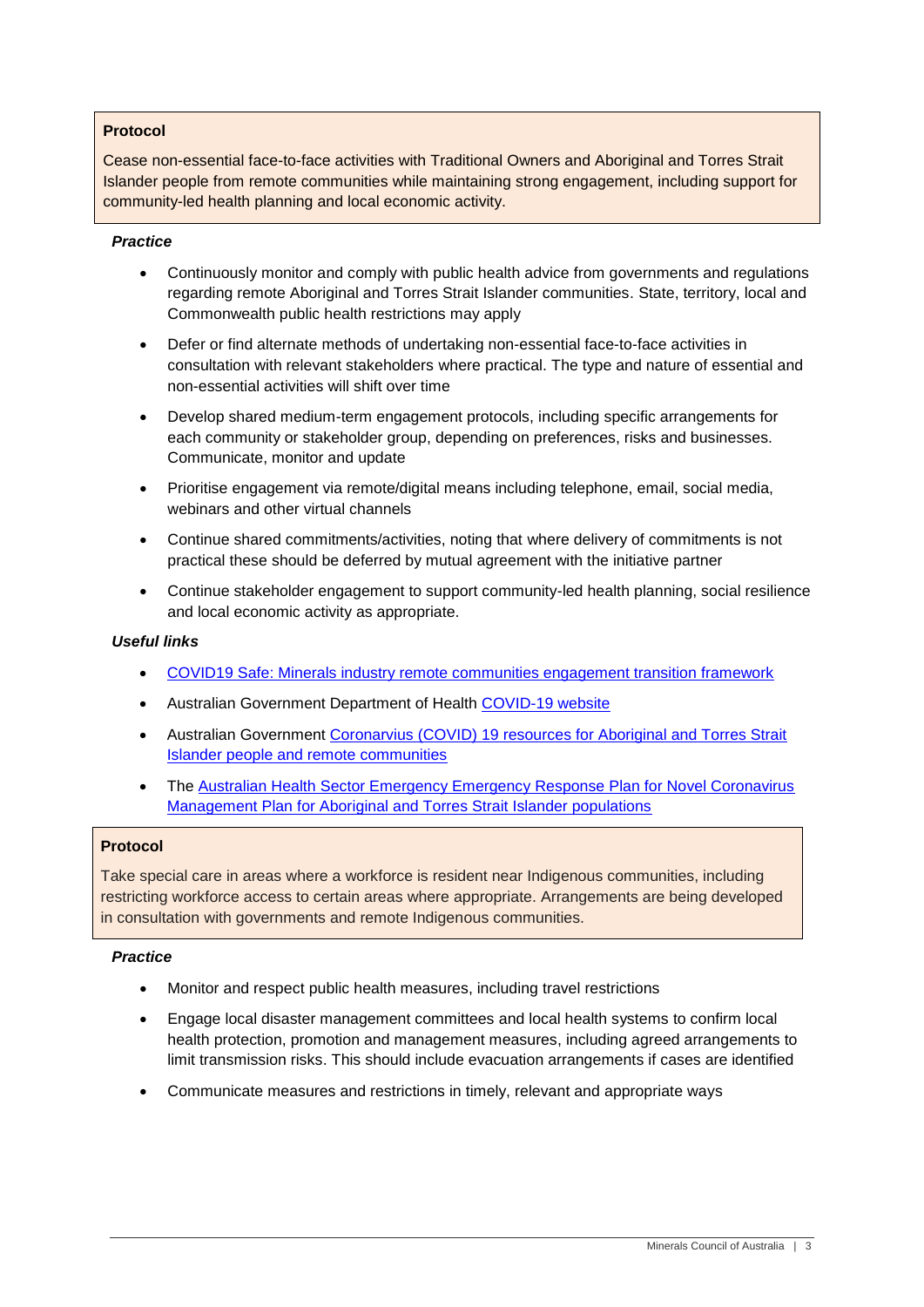## **Protocol**

Continuously communicate health, hygiene and other arrangements to key stakeholders using appropriate channels to prevent community transmission, support local responses and maintain socio-economic resilience.

#### *Practice*

- Identify relevant stakeholders, including local Aboriginal and Torres Strait Islander groups, councils, organisations, health services, schools and community groups
- Obtain stakeholder feedback about information priorities, preferred communication channels and timing to inform communications planning. These will likely differ between stakeholders and are also likely to evolve over time
- Use existing or establish dedicated channels to communicate accurate, timely and relevant information about the company's pandemic response, including health and hygiene protocols, local support and operational activities. Ensure contact details for questions or feedback are included in all communication
- Ensure all stakeholders are aware of health and hygiene measures in place, particularly Aboriginal and Torres Strait Islander stakeholders and Indigenous organisations
- Seek to improve communication based on stakeholder feedback, changing circumstances and other factors.

#### *Useful links*

 [Community Engagement Checklist](https://minerals.org.au/sites/default/files/COVID-19%20Community%20Engagement%20Checklist%209%20Apr%202020.pdf%5d) developed to support broad community engagement during the COVID-19 pandemic.

## **Protocol**

Continue essential services provision including health services, electricity and emergency response capability. Strict hygiene protocols are in place for employees undertaking essential services in communities. This includes:

- Training of all staff on hygiene and health protocols for engaging with all visitors, including Aboriginal and Torres Strait Islander people from remote communities
- Use of personal protective equipment and other measures
- Health education to ensure that employees who are unwell do not attend work.

#### *Practice*

- Ensure all workers, suppliers and partners are aware of protocols and monitor compliance
- Develop new processes to eliminate person-to-person contact when delivering essential services, including through physical distancing
- Support partner suppliers and contractors to train staff supporting essential services delivery in hygiene protocols, including supporting development of new processes and equipment
- Consider opportunities to support provision of local housing and infrastructure needs where practical.

## *Useful links*

• The [National Resources Sector Protocol –](https://minerals.org.au/sites/default/files/Resources%20Industry%20COVID-19%20Protocols%20-%20supporting%20guidance%20-%2015%20Apr%202020_0.pdf) Supporting Guidance provides practical examples of health and hygiene measures to prevent COVID-19 transmission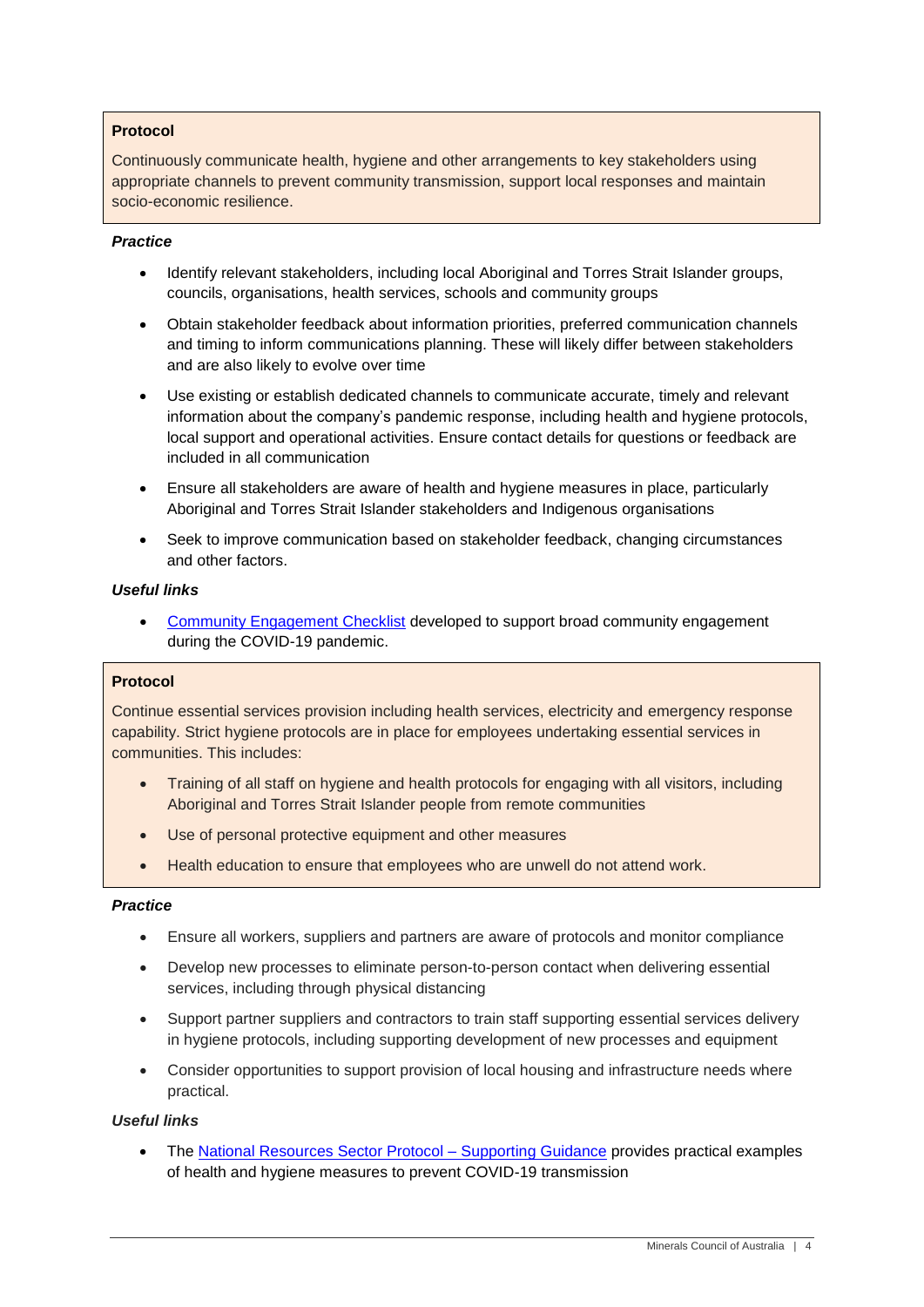Refer to the [Australian Health Sector Emergency Emergency Response Plan for Novel](https://www.health.gov.au/sites/default/files/documents/2020/03/management-plan-for-aboriginal-and-torres-strait-islander-populations.pdf%5d)  [Coronavirus Management Plan for Aboriginal and Torres Strait Islander populations.](https://www.health.gov.au/sites/default/files/documents/2020/03/management-plan-for-aboriginal-and-torres-strait-islander-populations.pdf%5d)

# **Protocol**

Support local Indigenous health services providers and governments to undertake awareness activities and implement health, hygiene and preparedness activities:

- Provide support for development and delivery of culturally-appropriate health promotion activities
- Act on opportunities to support preparedness, including providing logistical and transportation assistance and specialist advice where practical
- Local community relations personnel should lead essential engagement with remote Aboriginal and Torres Strait Islander communities.

## *Practice*

- Refer to the [Australian Health Sector Emergency Emergency Response Plan for Novel](https://www.health.gov.au/sites/default/files/documents/2020/03/management-plan-for-aboriginal-and-torres-strait-islander-populations.pdf%5d)  [Coronavirus Management Plan for Aboriginal and Torres Strait Islander populations](https://www.health.gov.au/sites/default/files/documents/2020/03/management-plan-for-aboriginal-and-torres-strait-islander-populations.pdf%5d)
- Engage local health systems regarding local pandemic response plans, including evacuation arrangements for suspected or diagnosed cases
- Support the delivery of health advisory information in language, including on radio and in person by local health liaison officers where practical
- Engage local health services providers to identify health equipment, essential suppliers and other needs and opportunities to provide support where practical.

## *Useful links*

- Australian Government [Coronarvius \(COVID\) 19 resources for Aboriginal and Torres Strait](https://www.health.gov.au/resources/collections/coronavirus-covid-19-resources-for-aboriginal-and-torres-strait-islander-people-and-remote-communities)  [Islander people and remote communities](https://www.health.gov.au/resources/collections/coronavirus-covid-19-resources-for-aboriginal-and-torres-strait-islander-people-and-remote-communities)
- National Aboriginal Community Controlled Health Organisation [health promotion materials](https://www.naccho.org.au/home/aboriginal-health-alerts-coronavirus-covid-19/stop-the-spread-of-coronavirus-covid-19/covid-19-resources/)
- [Minerals industry remote Aboriginal and Torres Strait Islander community health response](https://minerals.org.au/communities)  [framework.](https://minerals.org.au/communities)

## **Protocol**

Engage with Aboriginal and Torres Strait Islander people, including Traditional Owners, moving between remote communities:

- Progressing arrangements for Aboriginal and Torres Strait Islander employees returning from sites to remote communities
- This may include arrangements for residents to be tested for COVID-19 as a precautionary measure and providing health, hygiene and other essentials as appropriate
- Working with governments, Indigenous organisations, supplier partners and other organisations to meet local social needs arising from increased populations in remote Indigenous communities.

## *Practice*

 Consider support for Aboriginal and Torres Strait Islander employees to return to their community, noting public health advice, individual and community aspirations and local arrangements